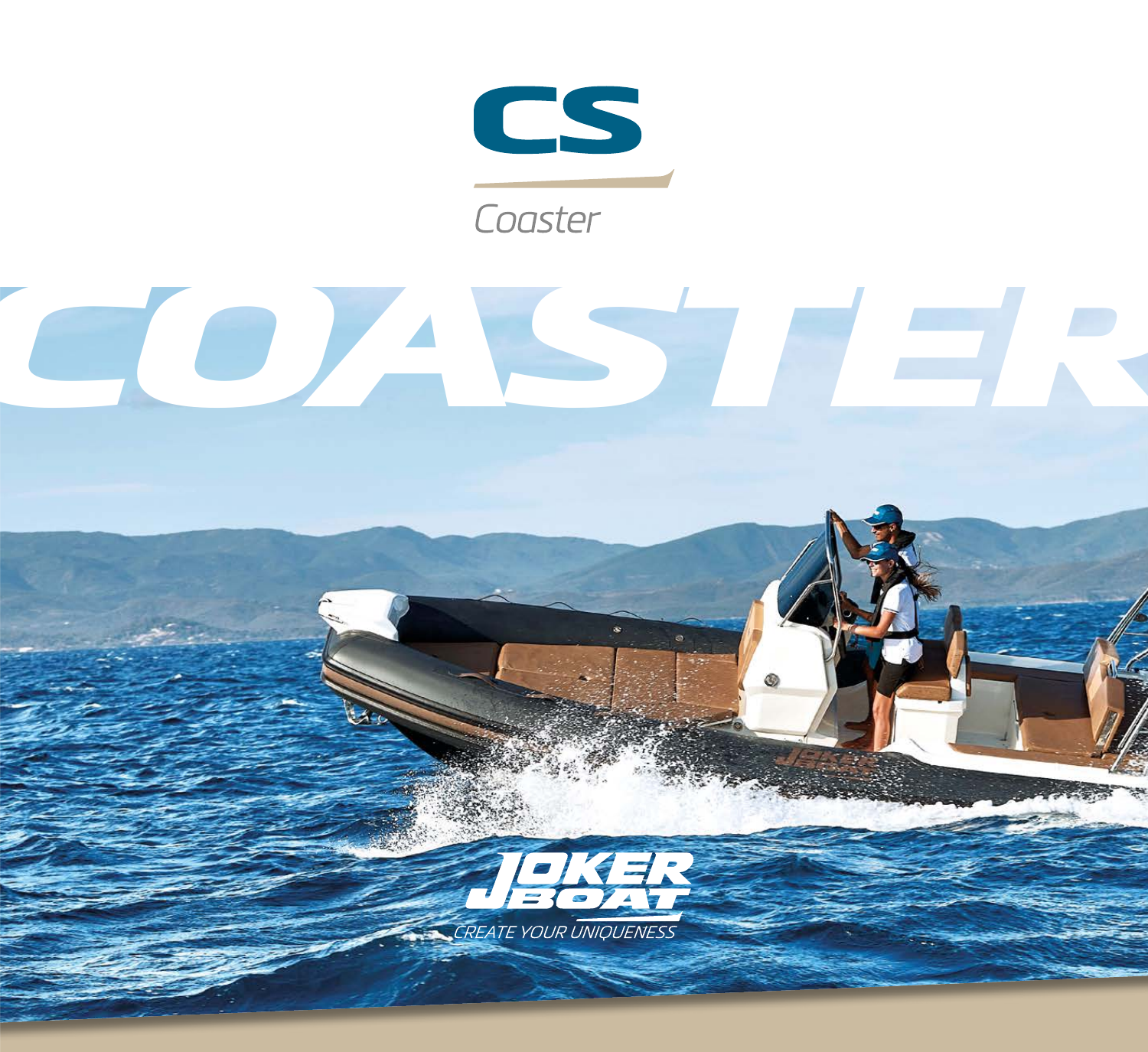*Coaster 580* 580*PLUS* PLUS **ideale in ogni momento /** *fitting in every moment*

12

# coming soone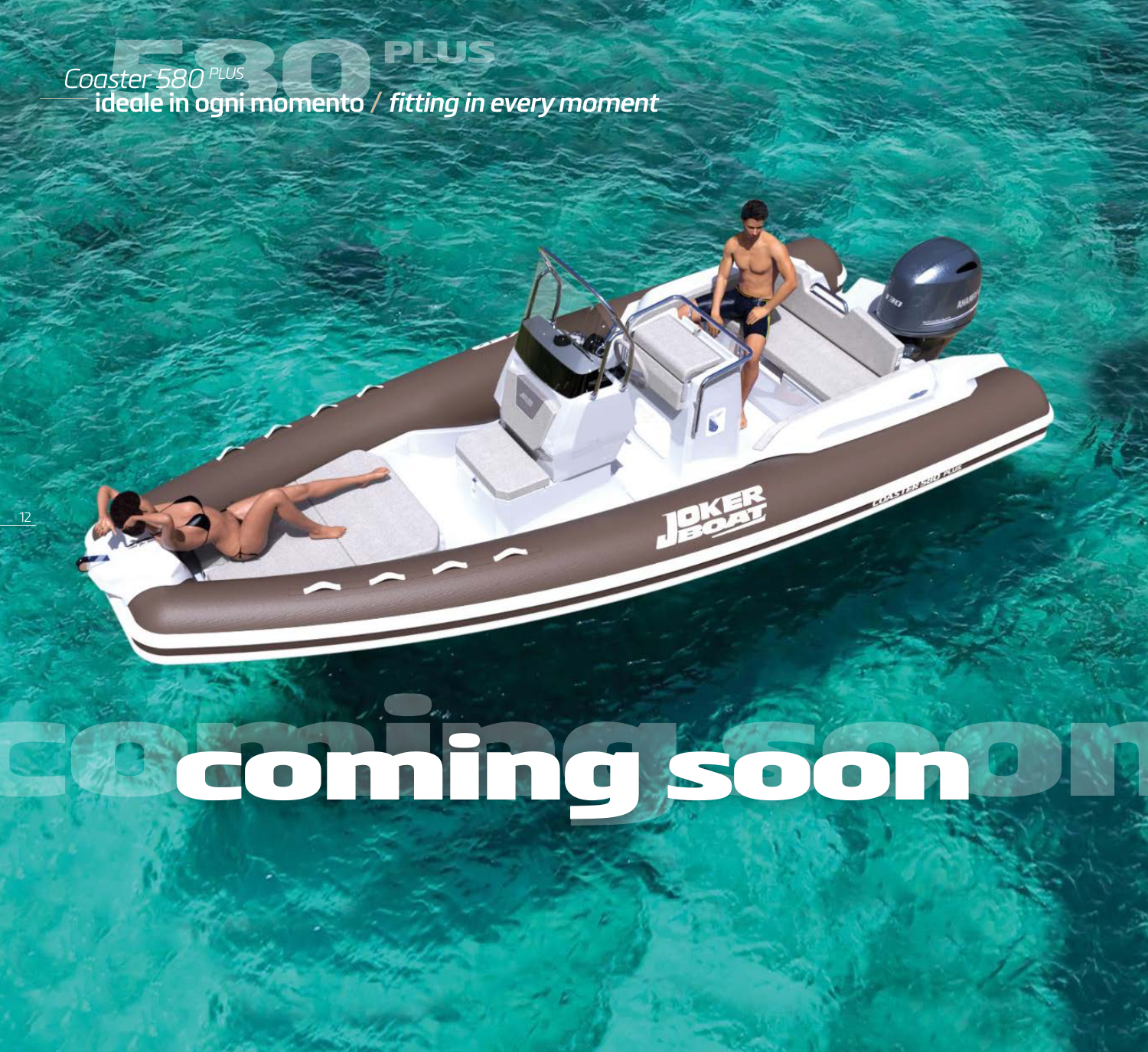# **prossimamente /** *coming soon*



# **Dati tecnici /** *Technical specification*

| lunghezza fuori tutto / length all out          | 5.85 m            |
|-------------------------------------------------|-------------------|
| lunghezza certificazione / certification length | 5.85 m            |
| larghezza fuori tutto / max beam (inflated)     | $2.54 \text{ m}$  |
| lunghezza interna / deck length                 | 5.12 m            |
| larghezza interna / beam                        | 1.38 <sub>m</sub> |
| diametro tubolari / <i>tubes diameter</i>       | 55/40 cm          |
| pressione tubolari / tubes pressure             | $0.30$ atm        |
| peso a secco / dry weight                       | 600 kg            |
| serbatojo carburante / fuel tank                | 110 lt.           |
| camere d'aria / air compartments                | n.6               |

| portata persone max / max people on board          | n 8                              |
|----------------------------------------------------|----------------------------------|
| motorizzazione max / max motor power               | 97 Kw (130 HP)                   |
| motorizzazione consigliata / suggested motor power | min. 1x40/70 HP<br>max. 1x130 HP |
| gambo motore / motor shaft length                  | $L \times 1$                     |
| materiale carena / hull construction material      | vetroresing / fiberglass         |
| auto-vuotante / self draining                      | si / yes                         |
| gavoni / storage areas                             | n.8                              |
| categoria di progetto / project category           | C                                |
| carrellabile / trailerable                         | gonfio / inflated                |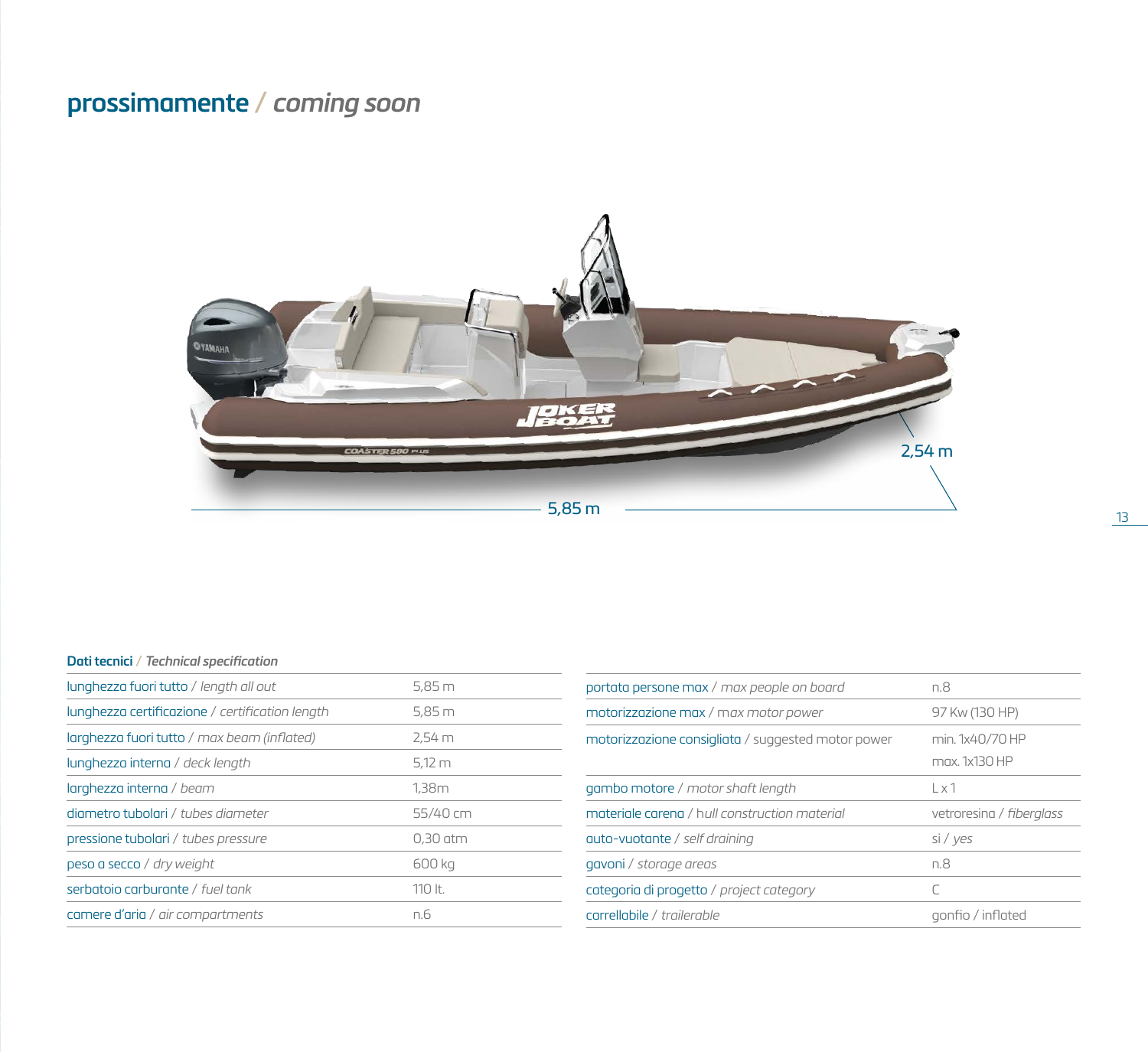# **guida colori /** *colors chart guide Coaster*

|                                         | tessuto neoprene / hypalon texture                             |                |                 |                      |                         |                          |                     |                      |           |             |              |             |
|-----------------------------------------|----------------------------------------------------------------|----------------|-----------------|----------------------|-------------------------|--------------------------|---------------------|----------------------|-----------|-------------|--------------|-------------|
|                                         | <b><i><u>PASSA</u></i></b><br><b>ANGELIA</b><br><b>CONTROL</b> |                |                 |                      |                         |                          |                     |                      |           |             |              |             |
| Off White<br>carbon                     | Neptune<br>carbon                                              | Grey<br>carbon | Black<br>carbon | Cappuccino<br>carbon | Military grey<br>fabric | Antracite<br>grey fabric | <b>Black fabric</b> | Army green<br>fabric | Off white | Cream white | Ivory        | Cream panna |
|                                         |                                                                |                |                 |                      |                         |                          |                     |                      |           |             |              |             |
| Artic grey                              | Neptune grey                                                   | Military grey  | Black           | Yellow<br>colorado   | Yellow<br>sunflower     | Orange<br>sylvano        | Etna red            | Deer                 | Caramel   | Cappuccino  | Army green   | Sandy brown |
| Ibiza blue                              | Alpin blue                                                     | Ocean blue     | Dark blue       | Black                | Antracite               |                          |                     |                      |           |             |              |             |
|                                         |                                                                |                |                 | perlage              | perlage                 | Artic grey<br>perlage    | Ivory<br>perlage    |                      |           |             |              |             |
| tessuto cuscinerie / cushions materials |                                                                |                |                 |                      |                         |                          |                     |                      |           |             |              |             |
|                                         |                                                                |                |                 |                      |                         |                          |                     |                      |           |             |              |             |
| City grey                               | Snow cap                                                       | Stoneware      | Quarry          | Terre                | Lite gray               | Eucalyptus               | Apricot             | Space                | Denim     | Platinum    | Cloud        |             |
| Snow                                    | Tapioca                                                        | Taupe          | Otono           | Honey                | Sunset                  | Vintage                  | Olive               | Cream                | Sisal     | Beige       | Golden brown | Luggage     |

Mocca

White

26



Black

Grey Dark grey

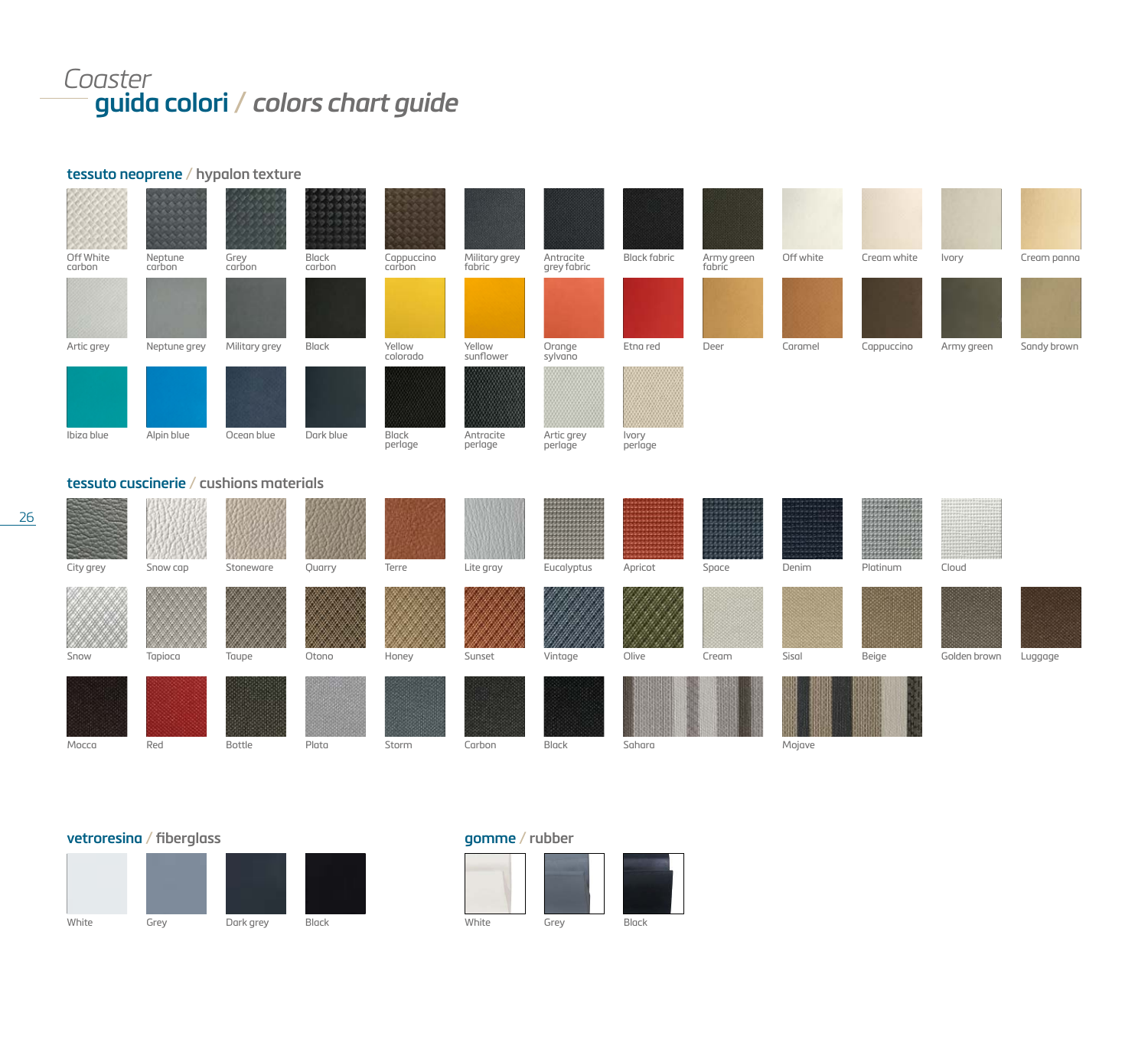# **scegli il tuo stile /** *choose your style*

**calpestio in seadek / seadek floor**



### **calpestio in teak / teak floor**

Black stripes Grey stripes White stripes

### **tendalini / bimini**



I colori dei tendalini vengono determinati in base al colore delle cuscinerie. *Bimini colors are determined accoding to the cushion's colors.*

Scegli il tuo stile tra le nostre proposte classico, elegante, casual o sportivo, o configura il tuo battello come tu lo vuoi con il nostro configuratore online. Collegati al nostro sito www.jokerboat.it oppure scansiona il QR code.

*Choose your style from our proposals classic, elegant, casual or sport, and configure your boat as you wish with our online configurator. Visit our website www.jokerboat.it or scan the QR code.*

## **scansiona il QR code / scan the QR code**

createyouruniqueness.com





*www.jokerboat.it*